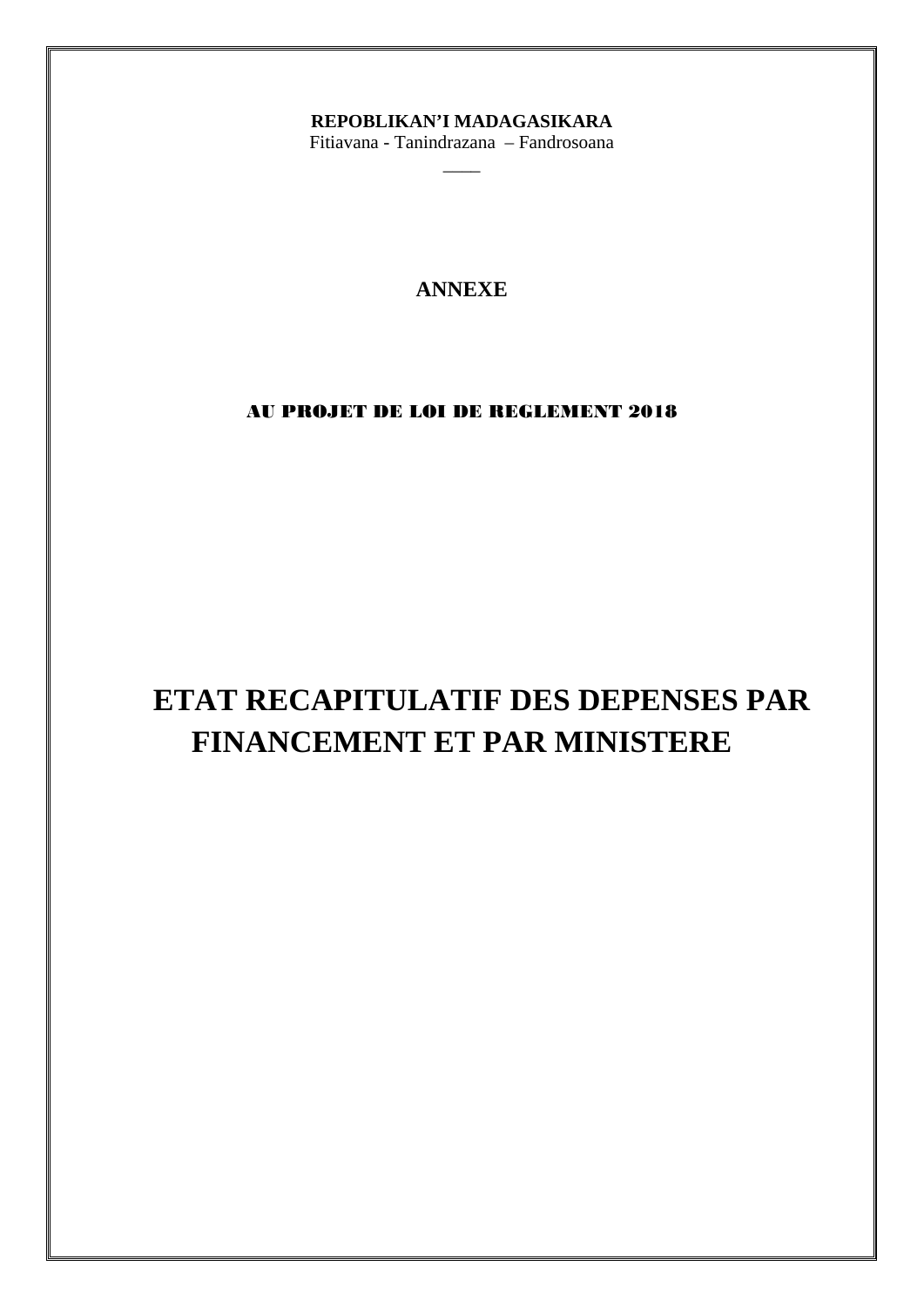## **ETAT RECAPITULATIF DES DEPENSES PAR FINANCEMENT EXECUTES** Exercice : 2018

| Intitulé     | Crédit primitif   | <b>LFR</b>           | Crédit définitif     | <b>Dépenses</b>      | <b>Disponibles</b>   |
|--------------|-------------------|----------------------|----------------------|----------------------|----------------------|
| 10-001-001-A | 9 096 321 673 000 | 9 534 147 535 000,00 | 9 552 265 627 233,00 | 6 511 976 392 482,27 | 3 040 289 234 750,73 |
| 10-001-001-B | 1 270 319 000     | 1750 059 000,00      | 1773 157 000,00      | 1750 892 808,00      | 22 264 192,00        |
| 10-001-001-C | 1 027 862 000     | 17 604 293 000,00    | 17 345 788 000,00    | 17 343 810 589,56    | 1 977 410,44         |
| 10-001-001-D | 403 700 000       | 403 700 000,00       | 400 499 000,00       | 400 498 200,00       | 800,00               |
| 10-001-001-E | 650 000 000       | 650 000 000,00       | 650 000 000,00       | 650 000 000,00       | 0,00                 |
| 10-001-001-H | 81 000 000        | 81 000 000,00        | 75 895 000,00        | 75 894 398,20        | 601,80               |
| 10-001-001-I | 1 101 125 000     | 1 101 125 000,00     | 1 078 661 000,00     | 1 077 031 830,40     | 1 629 169,60         |
| 10-001-001-J | 5 000 000 000     | 5 000 000 000,00     | 5 000 000 000,00     | 5 000 000 000,00     | 0,00                 |
| 10-001-001-K | 700 000 000       | 700 000 000,00       | 700 000 000,00       | 700 000 000,00       | 0,00                 |
| 10-001-001-M | 33 687 000        | 33 687 000,00        | 33 424 000,00        | 20 000 000,00        | 13 424 000,00        |
| 10-001-001-N | 32 500 000        | 32 500 000,00        | 24 999 000,00        | 24 998 685,00        | 315,00               |
| 20-001-001-A | 34 894 666 000    | 34 893 566 000,00    | 29 204 542 000,00    | 24 422 200 462,00    | 4 782 341 538,00     |
| 20-001-001-B | 191 685 000       | 191 685 000,00       | 132 685 000,00       | 4 661 512 325,00     | -4 528 827 325,00    |
| 20-001-001-C | 129 960 000       | 130 960 000,00       | 59 960 000,00        | 52 519 090,00        | 7 440 910,00         |
| 20-001-001-D | 101 720 000       | 101 820 000,00       | 56 820 000,00        | 0,00                 | 56 820 000,00        |
| 20-001-001-E | 183 563 000       | 183 563 000,00       | 147 563 000,00       | 121 358 771,00       | 26 204 229,00        |
| 20-001-001-F | 44 000 000        | 44 000 000,00        | 0,00                 | 0,00                 | 0,00                 |
| 20-001-001-G | 4 000 000         | 4 000 000,00         | 0,00                 | 0,00                 | 0,00                 |
| 20-001-001-H | 3 150 000         | 3 150 000,00         | 3 150 000,00         | 0,00                 | 3 150 000,00         |
| 20-001-001-l | 0                 | 0,00                 | 0,00                 | 0,00                 | 0,00                 |
| 20-001-001-K | 2895000           | 2 895 000,00         | 2 895 000,00         | 0,00                 | 2 895 000,00         |
| 20-001-001-L | 0                 | 0,00                 | 0,00                 | 0,00                 | 0,00                 |
| 20-001-001-M | 0                 | 0,00                 | 0,00                 | 0,00                 | 0,00                 |
| 20-001-001-N | 0                 | 0,00                 | 0,00                 | 0,00                 | 0,00                 |
| 30-001-001-A | 94 491 927 000    | 94 451 927 000,00    | 96 253 965 880,00    | 47 415 623 810,05    | 48 838 342 069,95    |
| 30-001-001-B | 14 209 812 000    | 14 209 812 000,00    | 6 269 043 630,00     | 272 383 178,82       | 5 996 660 451,18     |
| 30-001-001-C | 4 476 689 000     | 4 486 689 000,00     | 2 958 005 290,00     | 63 898 284,53        | 2 894 107 005,47     |
| 30-001-001-D | 3 607 504 000     | 3 637 504 000,00     | 3 655 506 120,00     | 461 540 699,55       | 3 193 965 420,45     |
| 30-001-001-E | 4 985 002 000     | 4 985 002 000,00     | 4 205 432 990,00     | 296 454 730,52       | 3 908 978 259,48     |
| 30-001-001-F | 1652693000        | 1 652 693 000,00     | 1 652 693 000,00     | 142 800 455,93       | 1 509 892 544,07     |
| 30-001-001-G | 80 000 000        | 80 000 000,00        | 80 000 000,00        | 0,00                 | 80 000 000,00        |
| 30-001-001-H | 13769000          | 13 769 000,00        | 13 769 000,00        | 8 222 400,00         | 5 546 600,00         |
| 30-001-001-l | 200 004 000       | 200 004 000,00       | 8 381 000,00         | 0,00                 | 8 381 000,00         |
| 30-001-001-K | 400 000 000       | 400 000 000,00       | 405 765 090,00       | 50 498 422,40        | 355 266 667,60       |
| 30-001-001-L | 0                 | 0,00                 | 0,00                 | 0,00                 | 0,00                 |
| 30-001-001-M | 174 952 000       | 174 952 000,00       | 897 086 000,00       | 198 376 749,20       | 698 709 250,80       |
| 30-001-001-N | 185 750 000       | 185 750 000,00       | 0,00                 | 0,00                 | 0,00                 |
| 30-219-001-A | 0                 | 0,00                 | 113 780 000,00       | 0,00                 | 113 780 000,00       |
| 40-204-001-A | 0                 | 1800 000 000,00      | 1800 000 000,00      | 0,00                 | 1 800 000 000,00     |
| 40-219-001-A | 1898983000        | 1898983000,00        | 1898983000,00        | 1 370 189 840,00     | 528 793 160,00       |
| 40-219-001-B | 4 044 293 000     | 4 044 293 000,00     | 4 554 293 000,00     | 2 963 345 691,20     | 1 590 947 308,80     |
| 40-219-001-C | 2 999 920 000     | 2 999 920 000,00     | 2 489 920 000,00     | 1886 834 251,00      | 603 085 749,00       |
| 60-101-101-A | 848 000 000       | 848 000 000,00       | 848 000 000,00       | 0,00                 | 848 000 000,00       |
| 60-103-103-A | 3 074 000 000     | 3 074 000 000,00     | 3 074 000 000,00     | 0,00                 | 3 074 000 000,00     |
| 60-103-103-B | 279 000 000       | 279 000 000,00       | 279 000 000,00       | 241 607 000,00       | 37 393 000,00        |
| 60-103-103-C | 0                 | 5 090 000 000,00     | 5 090 000 000,00     | 0,00                 | 5 090 000 000,00     |
| 60-103-133-E | 4 369 000 000     | 4 369 000 000,00     | 4 369 000 000,00     | 3 315 744 472,12     | 1 053 255 527,88     |
| 60-107-107-A | 318 378 000 000   | 318 378 000 000,00   | 318 378 000 000,00   | 27 826 866 797,03    | 290 551 133 202,97   |
| 60-107-107-B | 7 139 000 000     | 7 139 000 000,00     | 7 139 000 000,00     | 0,00                 | 7 139 000 000,00     |
| 60-107-107-C | 9 187 000 000     | 9 187 000 000,00     | 9 187 000 000,00     | 0,00                 | 9 187 000 000,00     |
| 60-107-120-E | 5 353 000 000     | 5 353 000 000,00     | 5 353 000 000,00     | 3 031 540 565,58     | 2 321 459 434,42     |
| 60-111-111-A | 17 410 000 000    | 19 796 000 000,00    | 19 796 000 000,00    | 8 107 374 267,06     | 11 688 625 732,94    |
| 60-111-111-B | 61 925 000 000    | 61 925 000 000,00    | 61 925 000 000,00    | 37 158 887 269,10    | 24 766 112 730,90    |
| 60-112-112-A | 24 096 000 000    | 24 096 000 000,00    | 23 096 000 000,00    | 0,00                 | 23 096 000 000,00    |
| 60-113-113-A | 803 000 000       | 803 000 000,00       | 803 000 000,00       | 0,00                 | 803 000 000,00       |
| 60-114-114-A | 5 846 000 000     | 5 846 000 000,00     | 5 846 000 000,00     | 0,00                 | 5 846 000 000,00     |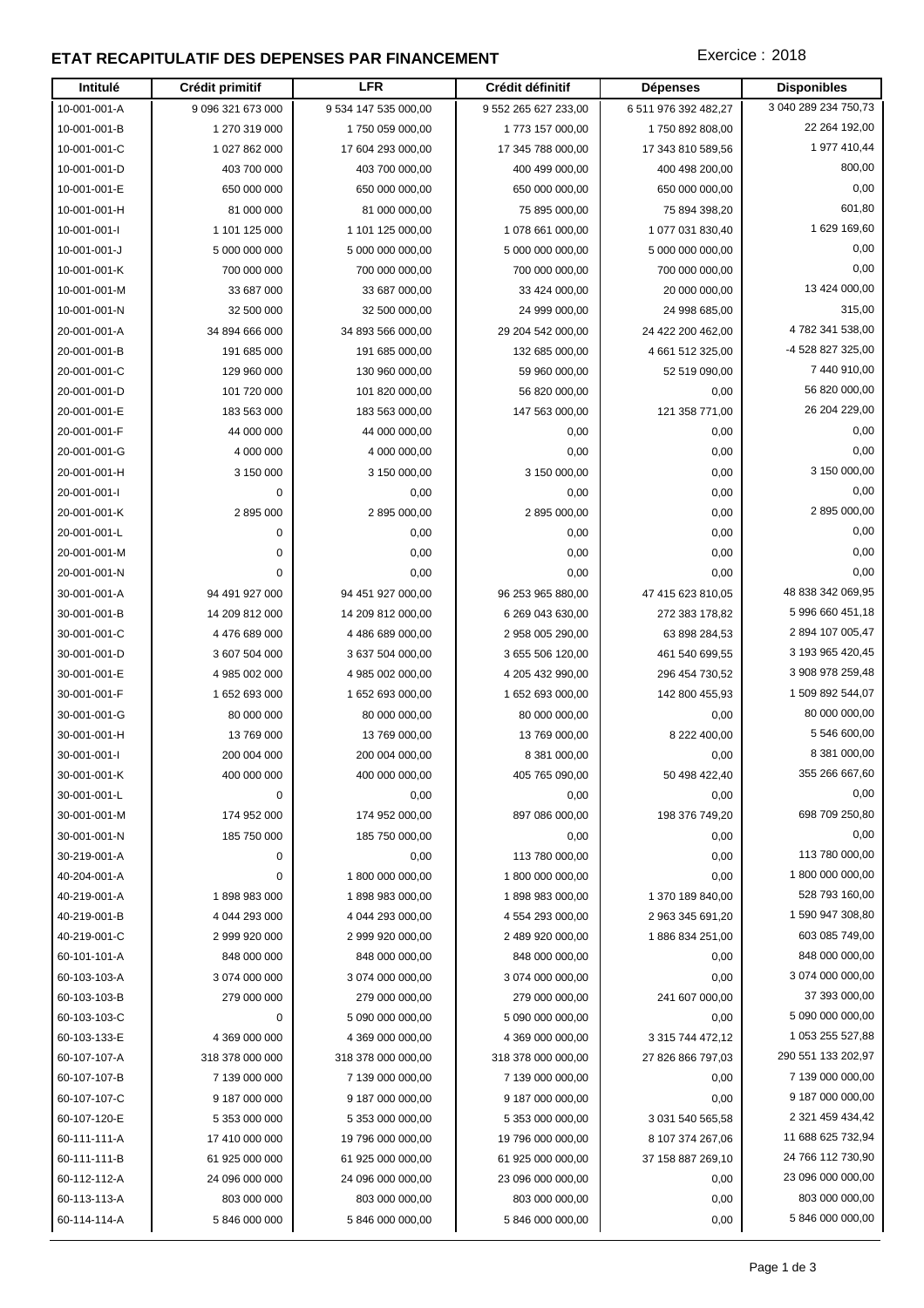| Intitulé                     | Crédit primitif              | <b>LFR</b>                         | Crédit définitif                   | <b>Dépenses</b>    | <b>Disponibles</b>                   |
|------------------------------|------------------------------|------------------------------------|------------------------------------|--------------------|--------------------------------------|
| 60-114-114-1                 | 5 365 000 000                | 5 365 000 000,00                   | 5 365 000 000,00                   | 0,00               | 5 365 000 000,00                     |
| 60-114-114-L                 | 828 000 000                  | 828 000 000,00                     | 828 000 000,00                     | 0,00               | 828 000 000,00                       |
| 60-116-116-B                 | 4 205 000 000                | 4 205 000 000,00                   | 4 205 000 000,00                   | 327 796 799,00     | 3 877 203 201,00                     |
| 60-116-116-D                 | 261 000 000                  | 261 000 000,00                     | 261 000 000,00                     | 0,00               | 261 000 000,00                       |
| 60-116-116-H                 | 467 000 000                  | 467 000 000,00                     | 467 000 000,00                     | 0,00               | 467 000 000,00                       |
| 60-117-117-A                 | 0                            | 1 000 000 000,00                   | 1 000 000 000,00                   | 974 441 000,00     | 25 559 000,00                        |
| 60-117-117-D                 | 1 146 000 000                | 1 146 000 000,00                   | 1 146 000 000,00                   | 0,00               | 1 146 000 000,00                     |
| 60-118-118-A                 | 11 244 000 000               | 11 244 000 000,00                  | 11 244 000 000,00                  | 46 674 000,00      | 11 197 326 000,00                    |
| 60-118-118-N                 | 6 031 000 000                | 6 031 000 000,00                   | 6 031 000 000,00                   | 0,00               | 6 031 000 000,00                     |
| 60-120-120-A                 | 64 993 000 000               | 64 993 000 000,00                  | 64 993 000 000,00                  | 7 412 793 661,90   | 57 580 206 338,10                    |
| 60-120-120-B                 | 892 000 000                  | 892 000 000,00                     | 892 000 000,00                     | 21 545 610 543,40  | -20 653 610 543,40                   |
| 60-123-123-A                 | 482 000 000                  | 482 000 000,00                     | 482 000 000,00                     | 0,00               | 482 000 000,00                       |
| 60-123-123-C                 | 1 124 000 000                | 1 124 000 000,00                   | 1 124 000 000,00                   | 0,00               | 1 124 000 000,00                     |
| 60-133-112-A                 | 4 804 000 000                | 4 804 000 000,00                   | 4 804 000 000,00                   | 0,00               | 4 804 000 000,00                     |
| 60-133-112-B                 | 2792000000                   | 2 792 000 000,00                   | 2 792 000 000,00                   | 0,00               | 2 792 000 000,00                     |
| 60-133-133-B                 | 2 946 000 000                | 2 946 000 000,00                   | 2 946 000 000,00                   | 334 788 113,11     | 2 611 211 886,89                     |
| 60-133-133-D                 | 1 606 000 000                | 1 606 000 000,00                   | 1 606 000 000,00                   | 0,00               | 1 606 000 000,00                     |
| 60-153-153-D                 | 10 576 000 000               | 10 576 000 000,00                  | 10 576 000 000,00                  | 0,00               | 10 576 000 000,00                    |
| 60-153-153-H                 | 432 000 000                  | 432 000 000,00                     | 432 000 000,00                     | 41 112 000,00      | 390 888 000,00                       |
| 60-181-181-B                 | 2 029 000 000                | 2 029 000 000,00                   | 2 029 000 000,00                   | 0,00               | 2 029 000 000,00                     |
| 60-201-343-A                 | 626 000 000                  | 626 000 000,00                     | 626 000 000,00                     | 187 516 675,20     | 438 483 324,80                       |
| 60-202-202-A                 | 35 243 000 000               | 35 643 000 000,00                  | 35 643 000 000,00                  | 7 920 427 729,59   | 27 722 572 270,41                    |
| 60-202-202-B                 | 13 556 000 000               | 13 556 000 000,00                  | 13 556 000 000,00                  | 1 168 404 362,20   | 12 387 595 637,80                    |
| 60-202-202-C                 | 3 534 000 000                | 3 534 000 000,00                   | 3 534 000 000,00                   | 2766 636 779,22    | 767 363 220,78                       |
| 60-204-204-A                 | 19 424 000 000               | 19 424 000 000,00                  | 20 424 000 000,00                  | 16 731 346 364,20  | 3 692 653 635,80                     |
| 60-204-204-B                 | 10 842 000 000               | 10 842 000 000,00                  | 10 842 000 000,00                  | 0,00               | 10 842 000 000,00                    |
| 60-205-205-A                 | 6 007 000 000                | 6 007 000 000,00                   | 6 007 000 000,00                   | 20 659 339,72      | 5 986 340 660,28                     |
| 60-205-206-A                 | 4 147 000 000                | 4 147 000 000,00                   | 4 147 000 000,00                   | 920 312 509,91     | 3 226 687 490,09                     |
| 60-205-206-B                 | 9 638 000 000                | 9 638 000 000,00                   | 9 638 000 000,00                   | 0,00               | 9 638 000 000,00                     |
| 60-205-206-K                 | 7 067 000 000                | 7 067 000 000,00                   | 7 067 000 000,00                   | 252 492 105,67     | 6 814 507 894,33                     |
| 60-205-207-A                 | 46 985 000 000               | 46 985 000 000,00                  | 46 985 000 000,00                  | 521 685 384,74     | 46 463 314 615,26                    |
| 60-216-216-B                 | 6 425 000 000                | 6 425 000 000,00                   | 6 425 000 000,00                   | 92 773 828,00      | 6 332 226 172,00                     |
| 60-218-218-A                 | 7834000000                   | 7834000000,00                      | 7834000000.00                      | 1 142 622 802,00   | 6 691 377 198,00                     |
| 60-218-218-C                 | 0                            | 0,00                               | 0,00                               | 0,00               | 0,00                                 |
| 60-219-111-A                 | 13 428 000 000               | 13 428 000 000,00                  | 13 428 000 000,00                  | 0,00               | 13 428 000 000,00                    |
| 60-219-219-A                 | 52 975 000 000               | 52 975 000 000,00                  | 52 975 000 000,00                  | 7783729539,88      | 45 191 270 460,12                    |
| 60-263-263-A                 | 1 445 000 000                | 1 445 000 000,00                   | 1 445 000 000,00                   | 0,00               | 1 445 000 000,00                     |
| 60-303-303-C                 | 349 000 000                  | 349 000 000,00                     | 349 000 000,00                     | 0,00               | 349 000 000,00                       |
| 60-347-347-A                 | 9814000000                   | 9 814 000 000,00                   | 9814000000,00                      | 2 435 187 019,90   | 7 378 812 980,10<br>5 477 916 856,56 |
| 60-347-347-F                 | 6 245 000 000                | 6 245 000 000,00                   | 6 245 000 000,00                   | 767 083 143,44     | 4 935 608 625,60                     |
| 60-347-347-M                 | 5928000000<br>131 000 000    | 5 928 000 000,00                   | 5 928 000 000,00                   | 992 391 374,40     | 120 977 312,00                       |
| 60-350-350-C                 |                              | 131 000 000,00                     | 131 000 000,00<br>625 000 000,00   | 10 022 688,00      | 625 000 000,00                       |
| 60-351-351-A                 | 625 000 000                  | 625 000 000,00                     |                                    | 0,00               | 900 000 000,00                       |
| 60-352-352-A<br>60-353-353-A | 900 000 000<br>2 727 000 000 | 900 000 000,00<br>2 727 000 000,00 | 900 000 000,00<br>2 727 000 000,00 | 0,00               | 2 727 000 000,00                     |
| 60-354-354-A                 | 0                            | 299 000 000,00                     | 299 000 000,00                     | 0,00<br>0,00       | 299 000 000,00                       |
| 70-101-001-A                 | 22 720 000 000               | 22 720 000 000,00                  | 22 720 000 000,00                  | 11 136 579 834,17  | 11 583 420 165,83                    |
| 70-101-001-C                 | 16 342 000 000               | 8 282 000 000,00                   | 8 282 000 000,00                   | 0,00               | 8 282 000 000,00                     |
| 70-101-001-D                 | 860 000 000                  | 860 000 000,00                     | 860 000 000,00                     | 0,00               | 860 000 000,00                       |
| 70-103-001-A                 | 254 700 000 000              | 110 075 440 000,00                 | 111 519 527 000,00                 | 87 677 178 841,73  | 23 842 348 158,27                    |
| 70-105-001-A                 | 153 706 000 000              | 62 012 000 000,00                  | 62 012 000 000,00                  | 0,00               | 62 012 000 000,00                    |
| 70-105-001-B                 | 23 341 000 000               | 23 341 000 000,00                  | 23 341 000 000,00                  | 0,00               | 23 341 000 000,00                    |
| 70-105-001-E                 | 0                            | 0,00                               | 0,00                               | 0,00               | 0,00                                 |
| 70-111-001-A                 | 346 449 000 000              | 298 385 000 000,00                 | 298 385 000 000,00                 | 240 771 636 093,14 | 57 613 363 906,86                    |
| 70-111-001-B                 | 0                            | 2 000 000 000,00                   | 2 000 000 000,00                   | 0,00               | 2 000 000 000,00                     |
| 70-111-001-C                 | 12 018 000 000               | 39 960 962 000,00                  | 39 960 962 000,00                  | 36 199 770 654,02  | 3761 191 345,98                      |
| 70-123-001-A                 | 51 912 000 000               | 30 840 000 000,00                  | 30 840 000 000,00                  | 27 890 532 759,71  | 2 949 467 240,29                     |
| 70-123-001-B                 | 14 252 000 000               | 14 252 000 000,00                  | 14 252 000 000,00                  | 10 838 776 127,94  | 3 413 223 872,06                     |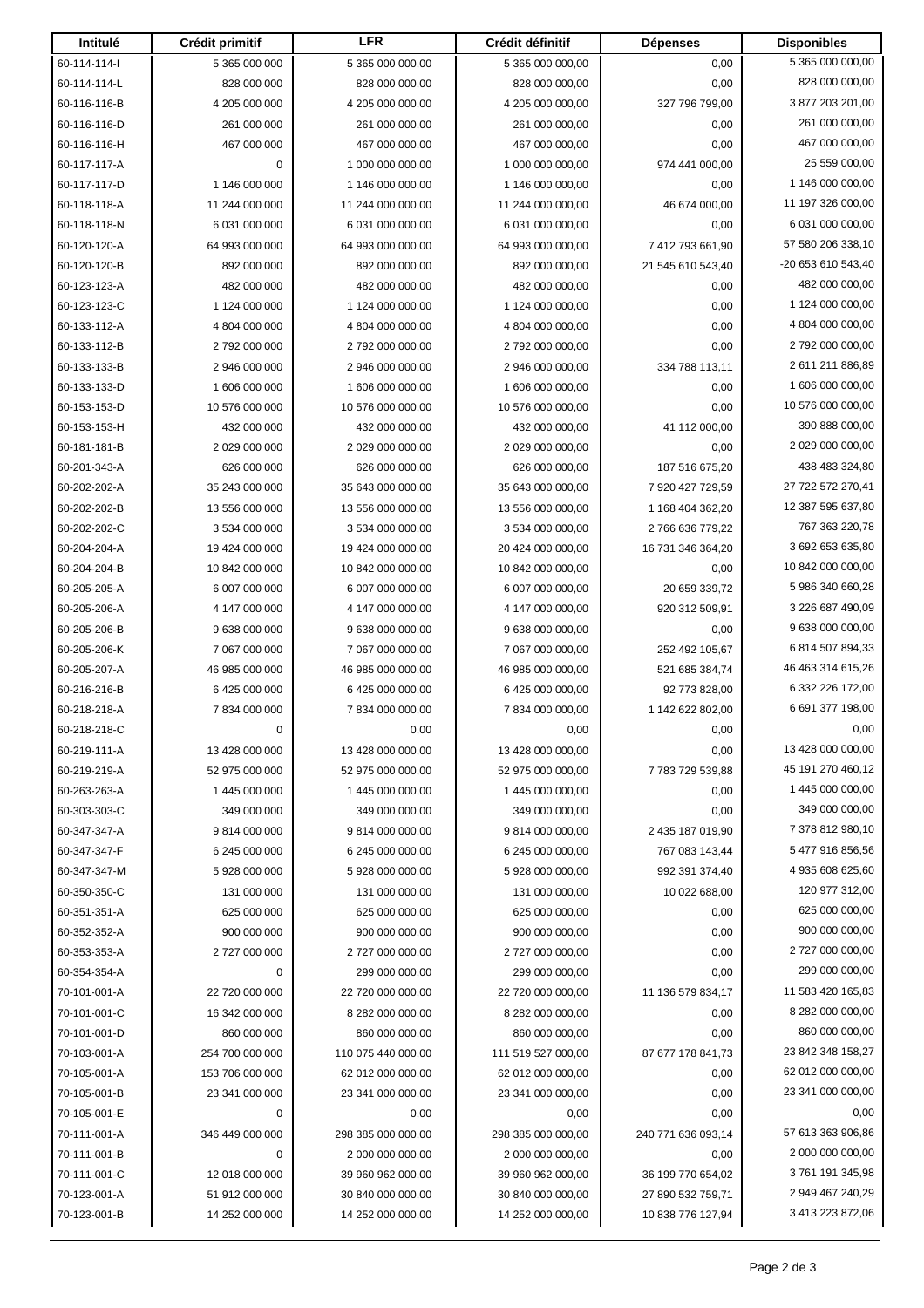| Intitulé     | Crédit primitif  | <b>LFR</b>         | Crédit définitif   | <b>Dépenses</b>    | <b>Disponibles</b> |
|--------------|------------------|--------------------|--------------------|--------------------|--------------------|
| 70-123-001-E | 13 501 000 000   | 13 501 000 000,00  | 13 501 000 000,00  | 8 050 962 267,35   | 5 450 037 732,65   |
| 70-124-001-A | 30 288 000 000   | 30 288 000 000,00  | 30 288 000 000,00  | 10 747 703 502,55  | 19 540 296 497,45  |
| 70-124-001-B | 1 147 000 000    | 1 147 000 000,00   | 1 147 000 000,00   | 0,00               | 1 147 000 000,00   |
| 70-124-001-C | 21 340 000 000   | 21 340 000 000,00  | 21 340 000 000,00  | 10 889 495 684,18  | 10 450 504 315,82  |
| 70-124-001-F | 15 575 000 000   | 7894000000,00      | 7894000000.00      | 0,00               | 7894000000.00      |
| 70-180-001-B | 31 938 000 000   | 21 330 000 000,00  | 21 330 000 000,00  | 14 236 094 111,21  | 7 093 905 888,79   |
| 70-180-001-C | 368 000 000      | 368 000 000,00     | 368 000 000,00     | 0,00               | 368 000 000,00     |
| 70-202-001-A | 46 742 000 000   | 46 742 000 000,00  | 46 742 000 000,00  | 18 932 382 970,17  | 27 809 617 029,83  |
| 70-202-001-C | 9 580 000 000    | 9 580 000 000,00   | 9 580 000 000,00   | 0.00               | 9 580 000 000,00   |
| 70-212-001-A | 7 086 000 000    | 7 086 000 000,00   | 7 086 000 000,00   | 7 366 900 781,27   | -280 900 781,27    |
| 70-218-001-A | 242 911 000 000  | 211 937 560 000,00 | 211 937 560 000,00 | 102 690 786 630,28 | 109 246 773 369,72 |
| 70-219-001-A | 35 960 000 000   | 35 960 000 000,00  | 35 960 000 000,00  | 35 753 004 371,44  | 206 995 628,56     |
| 70-221-001-B | 368 000 000      | 33 000 000,00      | 33 000 000,00      | 0,00               | 33 000 000,00      |
| 70-221-001-D | 1470 000 000     | 2 614 000 000.00   | 2 614 000 000,00   | 1881880512,28      | 732 119 487,72     |
| 70-224-001-B | 20 061 000 000   | 10 167 000 000,00  | 10 167 000 000,00  | 0,00               | 10 167 000 000,00  |
| 70-224-001-G | 860 000 000      | 860 000 000,00     | 860 000 000,00     | 0,00               | 860 000 000,00     |
| 70-228-001-B | 23 453 000 000   | 23 453 000 000,00  | 23 453 000 000,00  | 13 547 577 831,96  | 9 905 422 168,04   |
| 70-228-001-E | 23 706 000 000   | 12 439 000 000,00  | 12 439 000 000,00  | 0,00               | 12 439 000 000,00  |
| 70-256-001-D | 46 726 000 000   | 9763000000,00      | 9 763 000 000,00   | 0,00               | 9 763 000 000,00   |
| 70-256-001-F | 860 000 000      | 860 000 000,00     | 860 000 000,00     | 0,00               | 860 000 000,00     |
| 70-262-001-D | $\mathbf 0$      | 9 121 000 000,00   | 9 121 000 000,00   | 0,00               | 9 121 000 000,00   |
| 70-263-001-A | 1857000000       | 6 769 000 000,00   | 6 769 000 000,00   | 0,00               | 6 769 000 000,00   |
| <b>TOTAL</b> | 11 594 520 803 0 | 11 684 261 798 000 | 11 689 637 338 233 | 7 416 097 069 262, | 4 273 540 268 970, |